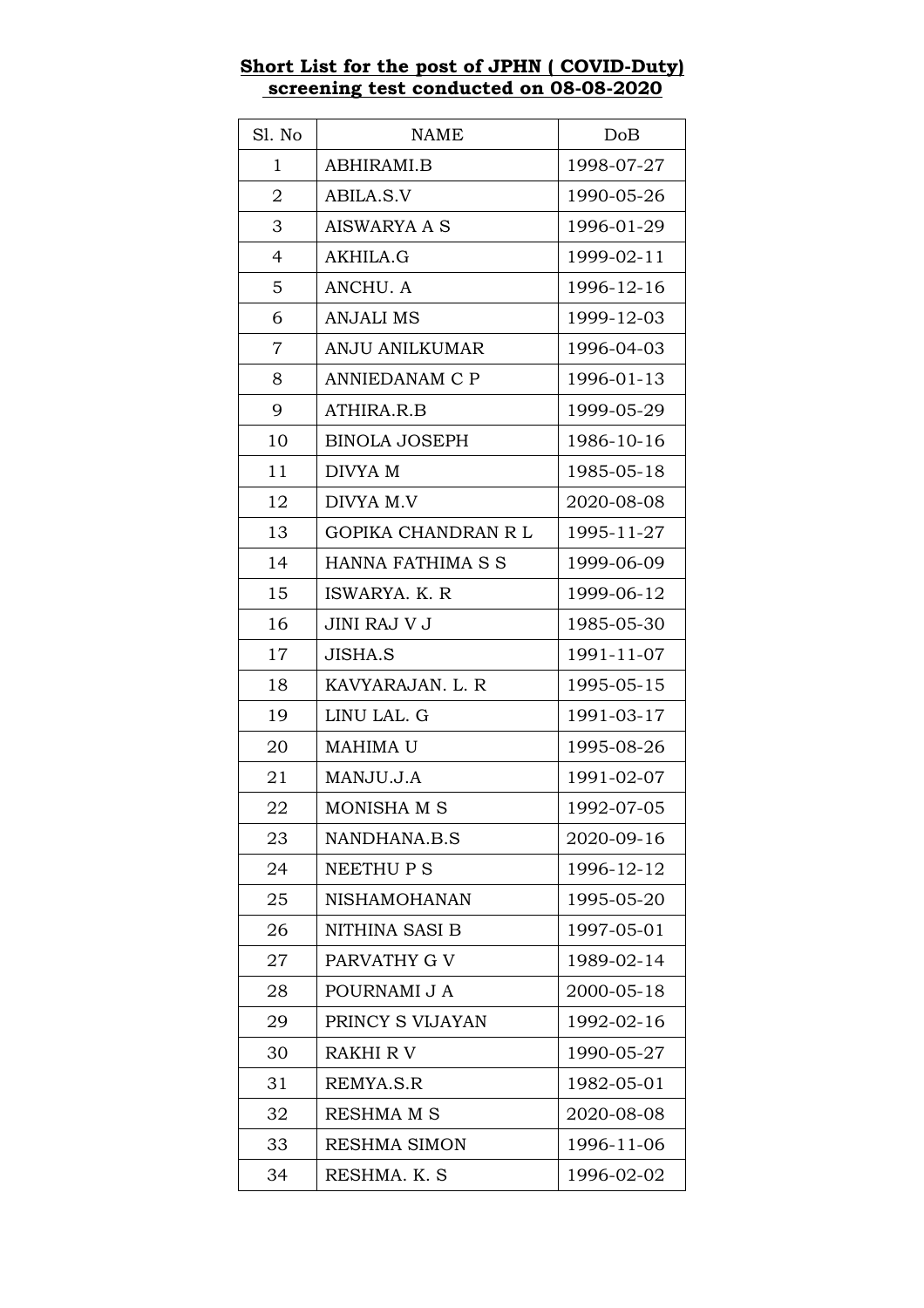| Sl. No | <b>NAME</b>               | DoB        |
|--------|---------------------------|------------|
| 35     | <b>RESHMIKR</b>           | 1986-02-15 |
| 36     | <b>RESMITR</b>            | 1992-05-26 |
| 37     | <b>RESMITS</b>            | 1985-04-27 |
| 38     | <b>REVATHY JR</b>         | 1994-09-21 |
| 39     | <b>SALILA B SUNILDETH</b> | 1991-12-10 |
| 40     | <b>SALINI S</b>           | 1991-04-26 |
| 41     | SANDHYA N RAJAN           | 1987-05-31 |
| 42     | SANGEETHAGOPAL            | 2000-03-28 |
| 43     | <b>SARANYA S</b>          | 1991-05-30 |
| 44     | <b>SHILPA S S</b>         | 1998-04-05 |
| 45     | SHINU MOL K VARGHESE      | 1992-05-19 |
| 46     | <b>SHY JOHN</b>           | 1980-05-14 |
| 47     | SIGMA.S                   | 2020-05-18 |
| 48     | SINI. L                   | 1994-05-13 |
| 49     | SINIPRIYA.S               | 1980-05-20 |
| 50     | <b>SNEHA S.S</b>          | 1996-12-26 |
| 51     | <b>SOJI MOHAN M S</b>     | 1989-05-05 |
| 52     | <b>SONIS</b>              | 12/04/1987 |
| 53     | SREEJA. B                 | 1993-07-24 |
| 54     | SREELEKSHMI.AS            | 2000-03-28 |
| 55     | <b>SRUTHY MP</b>          | 1996-05-20 |
| 56     | <b>SUJANA K F</b>         | 1997-07-30 |
| 57     | SUVITHA V KUMAR           | 1984-05-30 |
| 58     | <b>SWATHY SB</b>          | 1998-08-13 |
| 59     | <b>TEFENALV</b>           | 1986-04-30 |
| 60     | THASNI SALAM              | 1998-08-30 |
| 61     | VIDYA M.S                 | 1995-05-31 |
| 62     | <b>VRINDHA</b>            | 1999-06-24 |

 Sd/- District Programme Manger National Health Mission Thiruvananthapuram